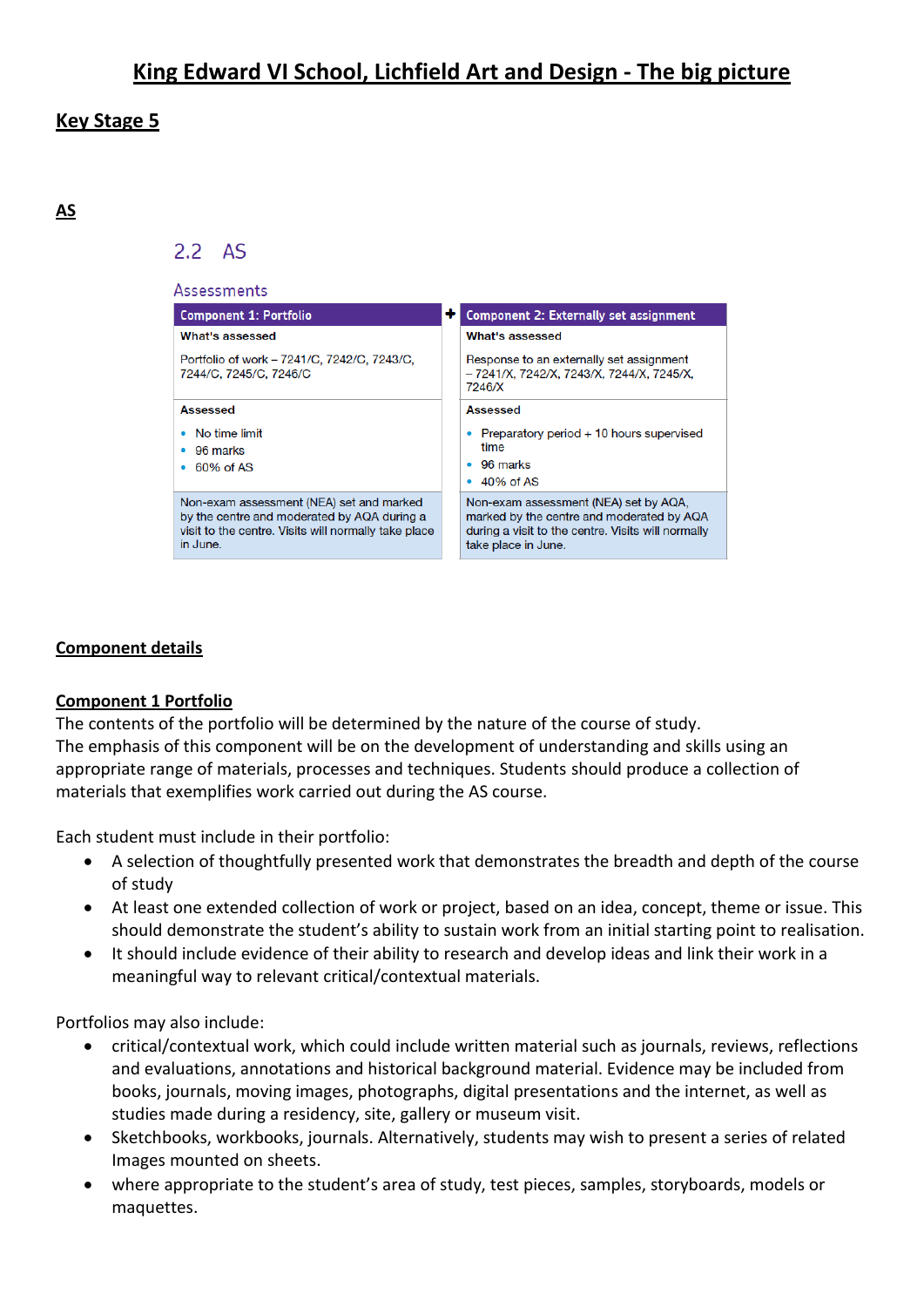There is no restriction on the scale of work produced. Students should carefully select, organise and present work to ensure that they provide evidence of meeting all four assessment objectives.

All the work submitted for this component will be marked as a whole.

Students must identify and acknowledge sources which are not their own.

## **Component 2 Externally set assignment**

Separate question papers will be provided for each title. These will consist of a choice of five questions to be used as starting points. Students are required to select one. Students will be provided with examination papers on 1 February, or as soon as possible after that date.

## **Preparatory period – from 1 February**

Following receipt of the paper students should consider the starting points and select one. Preparatory work should be presented in any suitable format, such as mounted sheets, design sheets, sketchbooks, workbooks, journals, models and maquettes.

#### **Supervised time – 10 hours**

Following the preparatory period, students must complete 10 hours of unaided, supervised time.

The first 3 hours of the supervised time must be consecutive.

In the 10 hours students must produce a finished outcome or a series of related finished outcomes, informed by their preparatory work.

Students must stop work on their preparatory work as soon as the first period of supervised time starts. Students may refer to their preparatory work in the supervised time, but it must not be added to or amended.

Preparatory work and the work produced in the supervised time must be kept secure in between sessions of supervised time.

The work produced during the supervised time must be clearly identified as such. Students must identify and acknowledge sources which are not their own.

At the end of the 10 hours of supervised time all the work submitted for this component must be kept secure.

Preparatory work and the work produced during the 10 hours of supervised time will be assessed together, as a whole, against all four assessment objectives. Students will be assessed on their ability to work independently, working within the specified time constraints, and developing a personal and meaningful response.

There is no restriction on the scale of work produced. Students should carefully select, organise and present work to ensure that they provide evidence which meets the requirements of all four assessment objectives.

The guidelines set out in the JCQ document 'Instructions for the conduct of examinations' must be followed.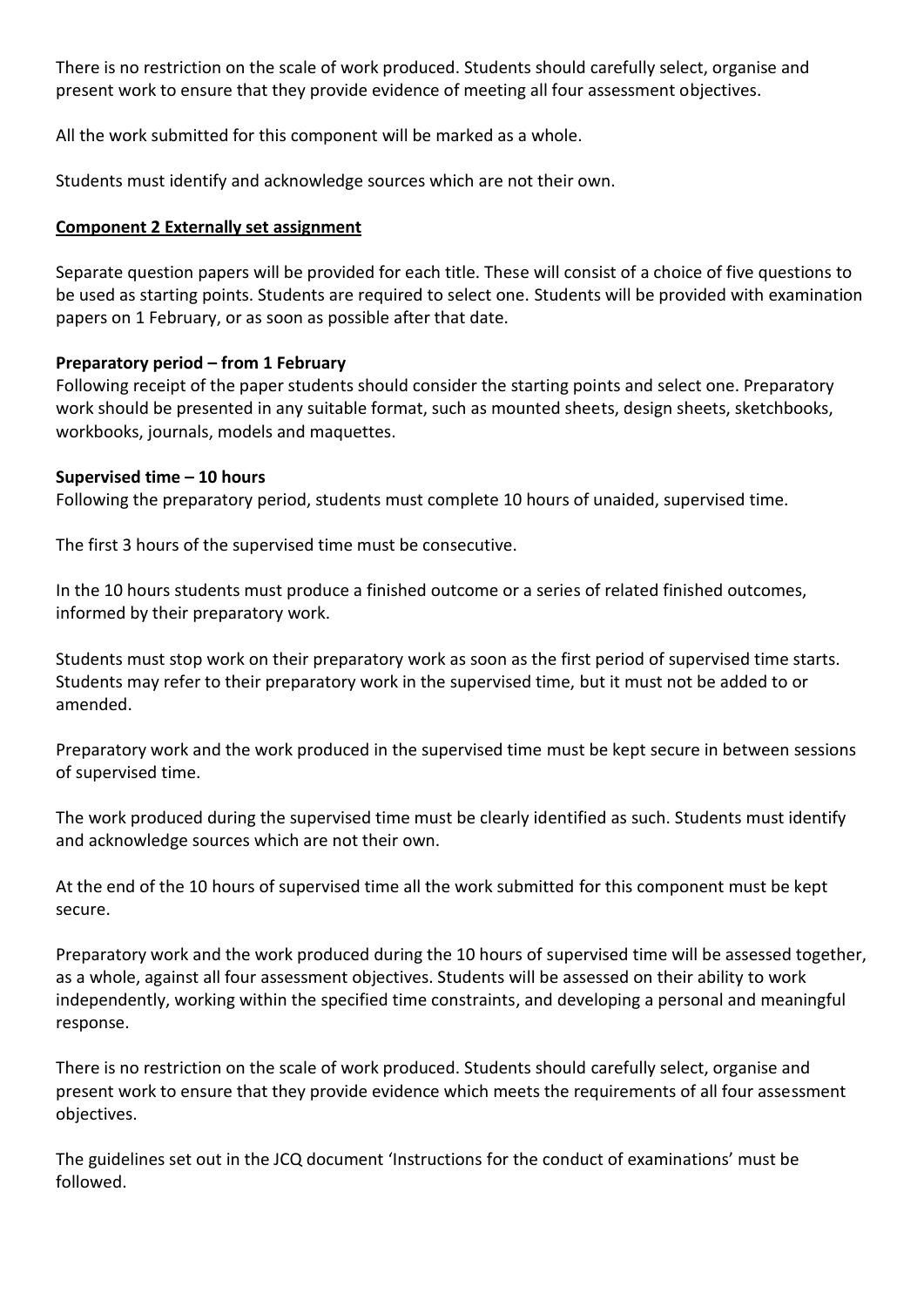# **Alevel**

# 2.3 A-level

| Assessments                                                                                                                                                 |                                                                                                                                                                 |
|-------------------------------------------------------------------------------------------------------------------------------------------------------------|-----------------------------------------------------------------------------------------------------------------------------------------------------------------|
| <b>Component 1: Personal investigation</b>                                                                                                                  | <b>Component 2: Externally set assignment</b>                                                                                                                   |
| What's assessed                                                                                                                                             | What's assessed                                                                                                                                                 |
| Personal investigation - 7201/C, 7202/C,<br>7203/C, 7204/C, 7205/C, 7206/C                                                                                  | Response to an externally set assignment<br>- 7201/X, 7202/X, 7203/X, 7204/X, 7205/X,<br>7206/X                                                                 |
| Assessed                                                                                                                                                    | <b>Assessed</b>                                                                                                                                                 |
| No time limit<br>٠<br>$\bullet$ 96 marks<br>• 60% of A-level                                                                                                | Preparatory period + 15 hours supervised<br>time<br>$\bullet$ 96 marks<br>40% of A-level<br>۰                                                                   |
| Non-exam assessment (NEA) set and marked<br>by the centre and moderated by AQA during a<br>visit to the centre. Visits will normally take place<br>in June. | Non-exam assessment (NEA) set by AQA,<br>marked by the centre and moderated by AQA<br>during a visit to the centre. Visits will normally<br>take place in June. |

## **Component details**

#### **Component 1 Personal investigation**

This is a practical investigation supported by written material.

Students are required to conduct a practical investigation, into an idea, issue, concept or theme, supported by written material. The focus of the investigation must be identified independently by the student and must lead to a finished outcome or a series of related finished outcomes.

The investigation should be a coherent, in-depth study that demonstrates the student's ability to construct and develop a sustained line of reasoning from an initial starting point to a final realisation.

The investigation must show clear development from initial intentions to the final outcome or outcomes. It must include evidence of the student's ability to research and develop ideas and relate their work in meaningful ways to relevant critical/contextual materials.

The investigation must be informed by an aspect of contemporary or past practice of artists, photographers, designers or craftspeople.

The written material must confirm understanding of creative decisions, providing evidence of all four assessment objectives by:

- clarifying the focus of the investigation
- demonstrating critical understanding of contextual and other sources
- substantiating decisions leading to the development and refinement of ideas
- recording ideas, observations and insights relevant to intentions by reflecting critically on practical work
- making meaningful connections between, visual, written and other elements.

The written material must: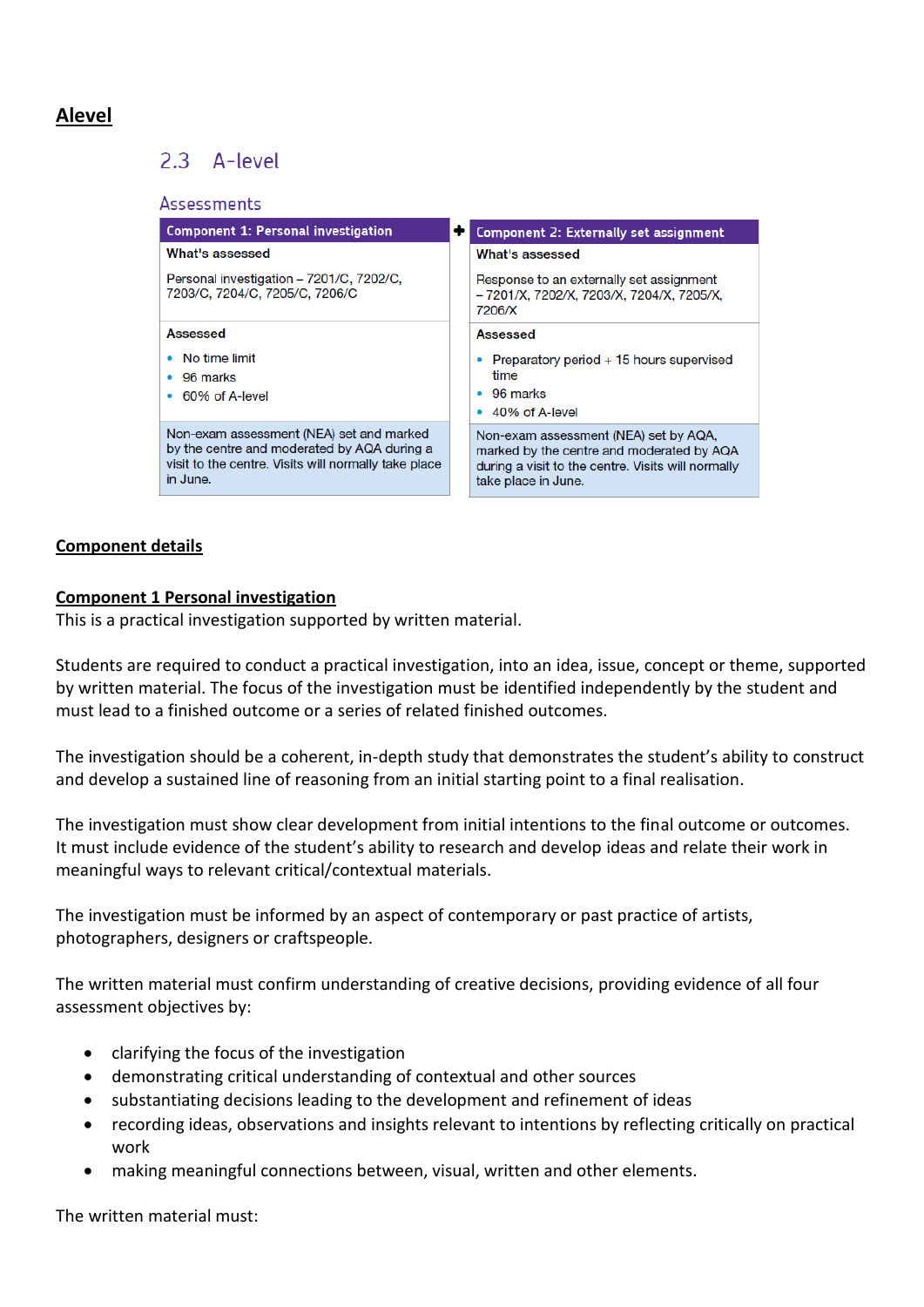- be a coherent and logically structured extended response of between 1000 and 3000 words of continuous prose.
- include specialist vocabulary appropriate to the subject matter
- include a bibliography that, identifies contextual references from sources such as: books, journals, websites, through studies of others' work made during a residency, or on a site, museum or gallery visit
- be legible with accurate use of spelling, punctuation and grammar so that meaning is clear.

Annotation must not be included in the word count for the written material.

Students can present the written material as a single passage of continuous prose or as a series of shorter discrete, but linked, passages of continuous prose incorporated within the practical work.

There is no restriction on the scale of practical work produced. Students should carefully select, organise and present their work for their Personal investigation to ensure it is well structured and provides evidence that meets the requirements of all four assessment objectives.

The personal investigation will be assessed as a whole. Evidence of meeting the requirements of all four assessment objectives must be provided in both the practical and written material.

Students must identify and acknowledge sources which are not their own.

## **Component 2 externally set assignment**

Separate question papers will be provided for each title. Each question paper will consist of a choice of eight questions to be used as starting points. Students are required to select one. Students will be provided with examination papers on 1 February, or as soon as possible after that date.

#### **Preparatory period – from 1 February**

Following receipt of the paper students should consider the starting points and select one. Preparatory work should be presented in any suitable format, such as mounted sheets, design sheets, sketchbooks, workbooks, journals, models and maquettes.

#### **Supervised time – 15 hours**

Following the preparatory period, students must complete 15 hours of unaided, supervised time.

The first 3 hours of the supervised time must be consecutive.

In the 15 hours students must produce a finished outcome or a series of related finished outcomes, informed by their preparatory work.

Students must stop work on their preparatory work as soon as the first period of supervised time starts.

Students may refer to their preparatory work in the supervised time, but it must not be added to or amended.

Preparatory work and the work produced in the supervised time must be kept secure in between sessions of supervised time.

The work produced during the supervised time must be clearly identified as such. Students must identify and acknowledge sources which are not their own. Annotation and/or notes should use appropriate specialist vocabulary and be legible with accurate use of language so that meaning is clear.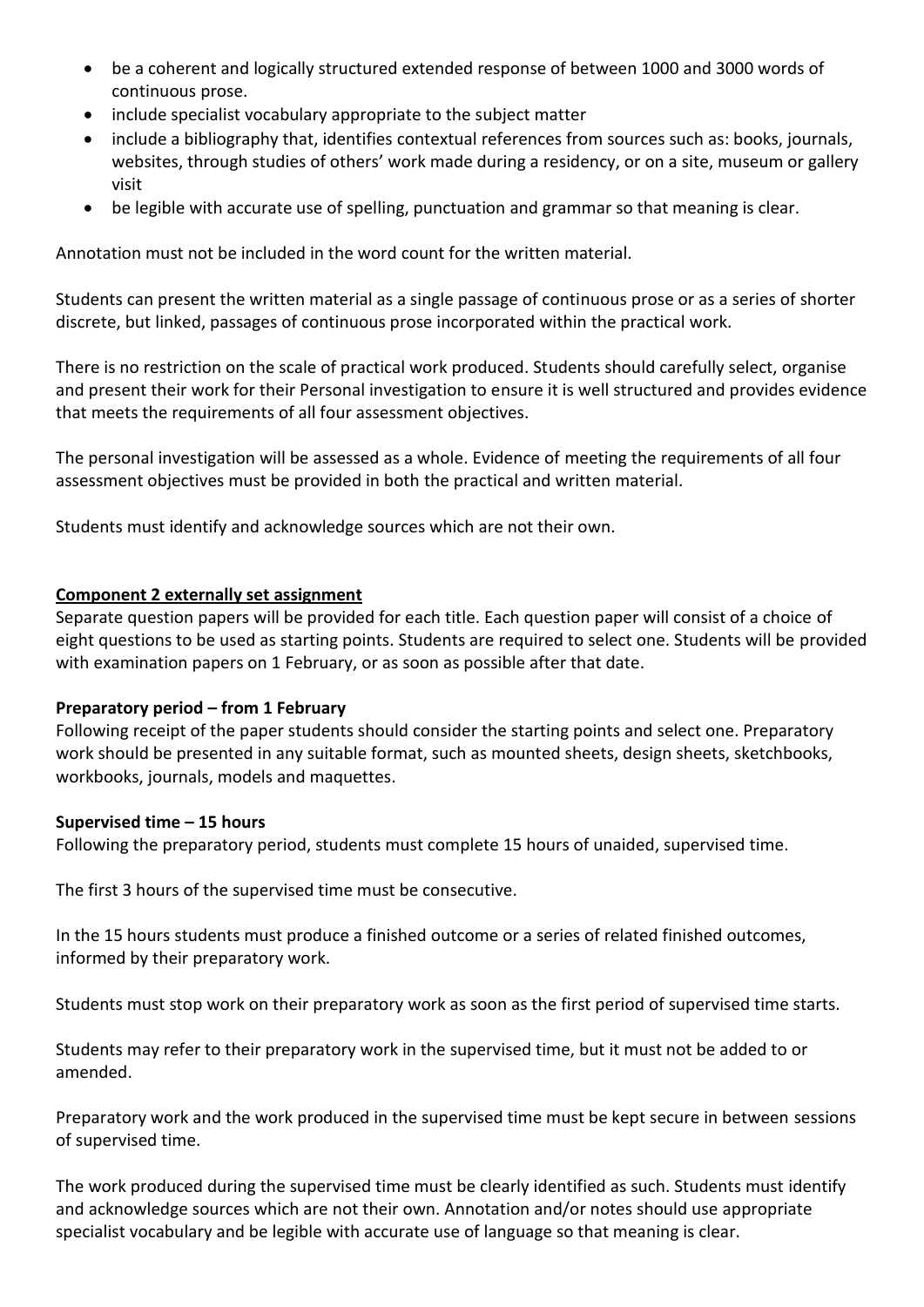At the end of the 15 hours of supervised time all the work submitted for this component must be kept secure.

Preparatory work and the work produced during the 15 hours of supervised time will be assessed together, as a whole, against all four assessment objectives. Students will be assessed on their ability to work independently, working within the specified time constraints, and developing a personal and meaningful response.

There is no restriction on the scale of work produced. Students should carefully select, organise and present work to ensure that they provide evidence which meets the requirements of all four assessment objectives.

#### **Assessment**

Students are assessed both summatively(end of each half term) and also formatively using participation in lessons and homework. They are assessed against AQA mark criteria below.

#### **AQA mark criteria AS/ALEVEL.**

|                 | <b>Assessment objective 1</b>                                                                                                                                                 | <b>Assessment objective 2</b>                                                                                                                                | <b>Assessment objective 3</b>                                                                                             | <b>Assessment objective 4</b>                                                                                                                                            |
|-----------------|-------------------------------------------------------------------------------------------------------------------------------------------------------------------------------|--------------------------------------------------------------------------------------------------------------------------------------------------------------|---------------------------------------------------------------------------------------------------------------------------|--------------------------------------------------------------------------------------------------------------------------------------------------------------------------|
| <b>Marks</b>    | Develop ideas through<br>sustained and focused<br>investigations informed<br>by<br>contextual and other<br>sources, demonstrating<br>analytical and critical<br>understanding | <b>Explore and select</b><br>appropriate resources,<br>media, materials,<br>techniques and<br>processes, reviewing<br>and refining ideas as<br>work develops | Record ideas,<br>observations and<br>insights relevant to<br>intentions, reflecting<br>critically on work and<br>progress | <b>Present a personal and</b><br>meaningful response<br>that realises intentions<br>and, where appropriate,<br>makes connections<br>between visual and<br>other elements |
| 24 Convincingly | An exceptional ability to<br>develop ideas through<br>sustains investigations                                                                                                 | An exceptional ability to<br>explore and select<br>appropriate resources,                                                                                    | An exceptional ability to<br>record ideas,<br>observations and                                                            | An exceptional ability to<br>present a personal and<br>meaningful response.                                                                                              |
| 23 Clearly      | informed by contextual<br>and other sources.                                                                                                                                  | media, material,<br>techniques and<br>processes.                                                                                                             | insights relevant to<br>intentions.                                                                                       | Demonstrates an<br>exceptional ability to                                                                                                                                |
| 22 Adequately   | Demonstrates exceptional<br>analytical and critical<br>understanding.                                                                                                         | <b>Reviews and refines</b><br>ideas in a confident and<br>purposeful manner as                                                                               | Demonstrates an<br>exceptional ability to<br>reflect critically on work<br>and progress.                                  | successfully realise<br>intentions and, where<br>appropriate, makes<br>connections between                                                                               |
| 21 Just         | Demonstrates fluent use<br>of appropriate specialist<br>vocabulary.                                                                                                           | work develops.                                                                                                                                               |                                                                                                                           | visual, written and other<br>elements.                                                                                                                                   |
|                 |                                                                                                                                                                               |                                                                                                                                                              |                                                                                                                           | Exceptionally clear,<br>coherent and accurate<br>use of language.                                                                                                        |
| 20 Convincingly | A confident and highly<br>developed ability to<br>develop ideas through<br>sustained investigations,                                                                          | A confident and highly<br>developed ability to<br>explore and select<br>appropriate resources,                                                               | A confident and highly<br>developed ability to<br>record ideas,<br>observations and                                       | A confident and highly<br>developed ability to<br>present a personal and<br>meaningful response.                                                                         |
| 19 Clearly      | informed by contextual<br>and other sources.<br>Demonstrates confident                                                                                                        | media, materials,<br>techniques and<br>processes.                                                                                                            | insights relevant to<br>intentions.<br>Demonstrates a                                                                     | Demonstrates a highly<br>developed ability to<br>successfully realise                                                                                                    |
| 18 Adequately   | and highly developed<br>analytical and critical<br>understanding.                                                                                                             | <b>Reviews and refines</b><br>ideas in a confident                                                                                                           | confident and highly<br>developed ability to                                                                              | intentions and, where<br>appropriate, makes<br>connections between                                                                                                       |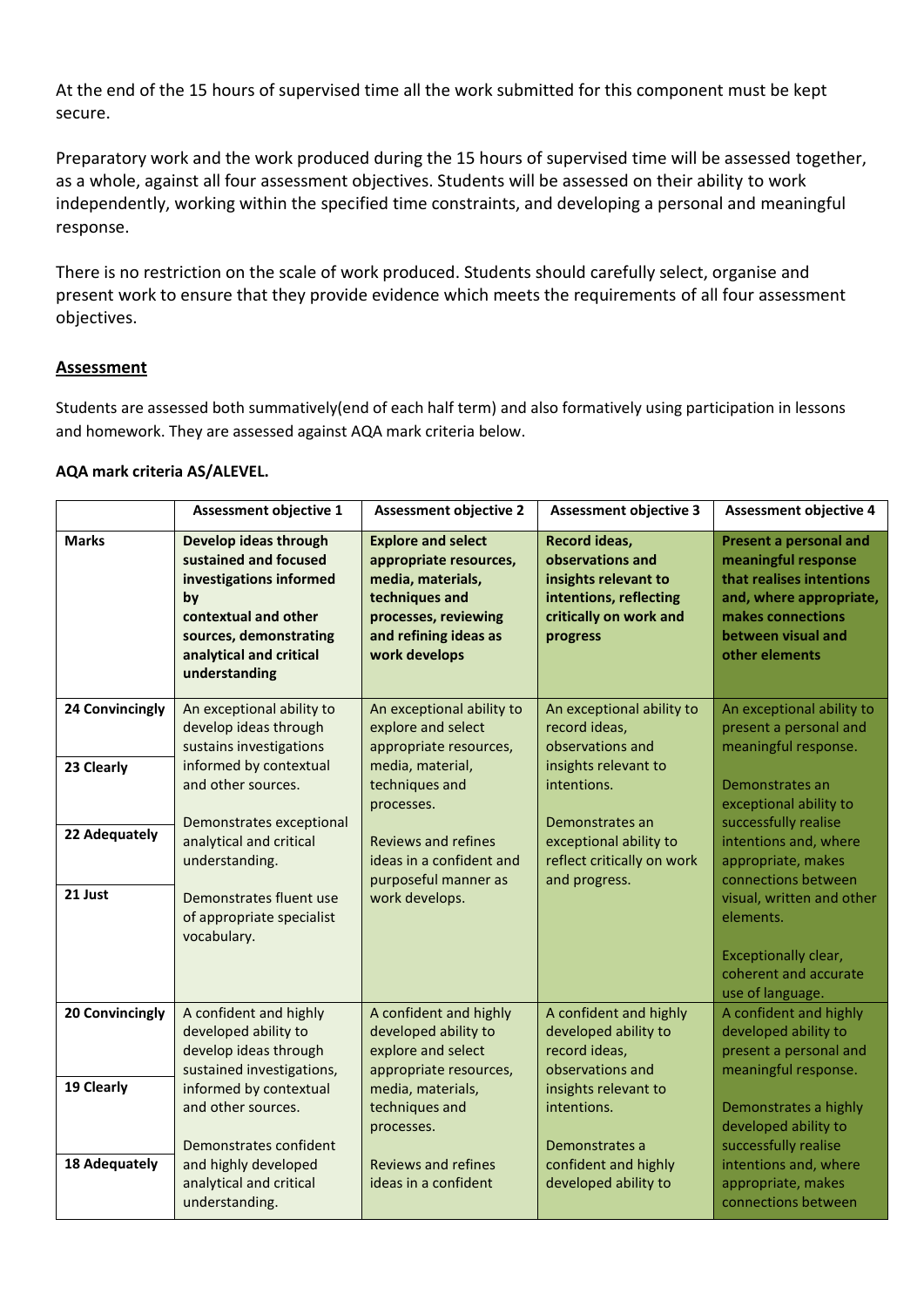| 17 Just                | Demonstrates assured use                               | manner as work<br>develops.                         | reflect critically on work<br>and progress.            | visual, written and other<br>elements.             |
|------------------------|--------------------------------------------------------|-----------------------------------------------------|--------------------------------------------------------|----------------------------------------------------|
|                        | of appropriate specialist                              |                                                     |                                                        |                                                    |
|                        | vocabulary.                                            |                                                     |                                                        | Clear, coherent and<br>accurate use of             |
|                        |                                                        |                                                     |                                                        | language.                                          |
| <b>16 Convincingly</b> | A consistent ability to<br>develop ideas through       | A consistent ability to<br>explore and select       | A consistent ability to<br>record ideas,               | A consistent ability to<br>present a personal and  |
|                        | sustained investigations,                              | appropriate resources,                              | observations and                                       | meaningful response.                               |
| 15 Clearly             | informed by contextual                                 | media, materials,                                   | insights relevant to                                   |                                                    |
|                        | and other sources.                                     | techniques and<br>processes.                        | intentions.                                            | Demonstrates a<br>consistent ability to            |
|                        | Demonstrates consistent                                |                                                     | Demonstrates a                                         | successfully realise                               |
| 14 Adequately          | analytical and critical<br>understanding.              | <b>Reviews and refines</b><br>ideas with increasing | consistent ability to<br>reflect critically on work    | intentions and, where<br>appropriate, makes        |
|                        |                                                        | confidence as work                                  | and progress.                                          | connections between                                |
| 13 Just                | Demonstrates consistent                                | develops.                                           |                                                        | visual, written and other                          |
|                        | use of appropriate<br>specialist vocabulary.           |                                                     |                                                        | elements.                                          |
|                        |                                                        |                                                     |                                                        | Generally clear,                                   |
|                        |                                                        |                                                     |                                                        | coherent and accurate<br>use of language.          |
| 12 Convincingly        | A reasonably consistent                                | A reasonably consistent                             | A reasonably consistent                                | A reasonably consistent                            |
|                        | ability to develop ideas<br>through sustained          | ability to explore and                              | ability to record ideas,<br>observations and           | ability to present a<br>personal and meaningful    |
|                        | investigations, informed                               | select appropriate<br>resources, media,             | insights relevant to                                   | response.                                          |
| 11 Clearly             | by contextual and other                                | materials, techniques                               | intentions.                                            |                                                    |
|                        | sources.                                               | and process.                                        | Demonstrates a                                         | Demonstrates a<br>reasonably consistent            |
|                        | Demonstrates reasonably                                | <b>Reviews and refines</b>                          | reasonably consistent                                  | ability to successfully                            |
| 10 Adequately          | consistent analytical and<br>critical understanding.   | ideas<br>with a degree of success                   | ability to reflect critically<br>on work and progress. | realise intentions and,<br>where appropriate,      |
|                        |                                                        | as work develops.                                   |                                                        | makes connections                                  |
|                        | Demonstrates reasonably                                |                                                     |                                                        | between visual, written                            |
| 9 Just                 | consistent use of<br>appropriate specialist            |                                                     |                                                        | and other elements.                                |
|                        | vocabulary.                                            |                                                     |                                                        | Basic clarity, coherence                           |
|                        |                                                        |                                                     |                                                        | and accuracy in using<br>language.                 |
| 8 Convincingly         | Some ability to develop                                | Some ability to explore                             | Some ability to record                                 | Some ability to present a                          |
|                        | and<br>ideas<br>sustain<br>investigations, informed by | and select appropriate<br>resources, media,         | ideas, observations and<br>insights relevant to        | personal and meaningful<br>response which is       |
|                        | contextual<br>and<br>other                             | materials, techniques                               | intentions.                                            | uneven.                                            |
| 7 Clearly              | sources.                                               | and process.                                        |                                                        |                                                    |
|                        | Demonstrates<br>some                                   | <b>Reviews and refines</b>                          | Demonstrates some<br>ability to reflect critically     | Demonstrates some<br>ability to successfully       |
| <b>6 Adequately</b>    | analytical<br>critical<br>and                          | ideas with limited                                  | on work and progress.                                  | realise intentions and,                            |
|                        | understanding.                                         | success as work<br>develops.                        |                                                        | where appropriate,<br>makes connection             |
| 5 Just                 | Demonstrates limited use                               |                                                     |                                                        | between visual, written                            |
|                        | of appropriate specialist<br>vocabulary.               |                                                     |                                                        | and other elements.                                |
|                        |                                                        |                                                     |                                                        | Limited clarity,                                   |
|                        |                                                        |                                                     |                                                        | coherence and accuracy                             |
| 4 Convincingly         | Minimal ability to develop                             | Minimal ability to                                  | Minimal ability to record                              | in using language.<br>Minimal ability to           |
|                        | ideas and sustain                                      | explore and select                                  | ideas, observations and                                | present a personal and                             |
|                        | investigations, informed<br>by contextual and other    | appropriate resources,<br>media, materials,         | insights relevant to<br>intentions.                    | meaningful response,<br>limited by a lack of skill |
| 3 Clearly              | sources.                                               | techniques and process.                             |                                                        | and understanding.                                 |
|                        |                                                        |                                                     |                                                        |                                                    |